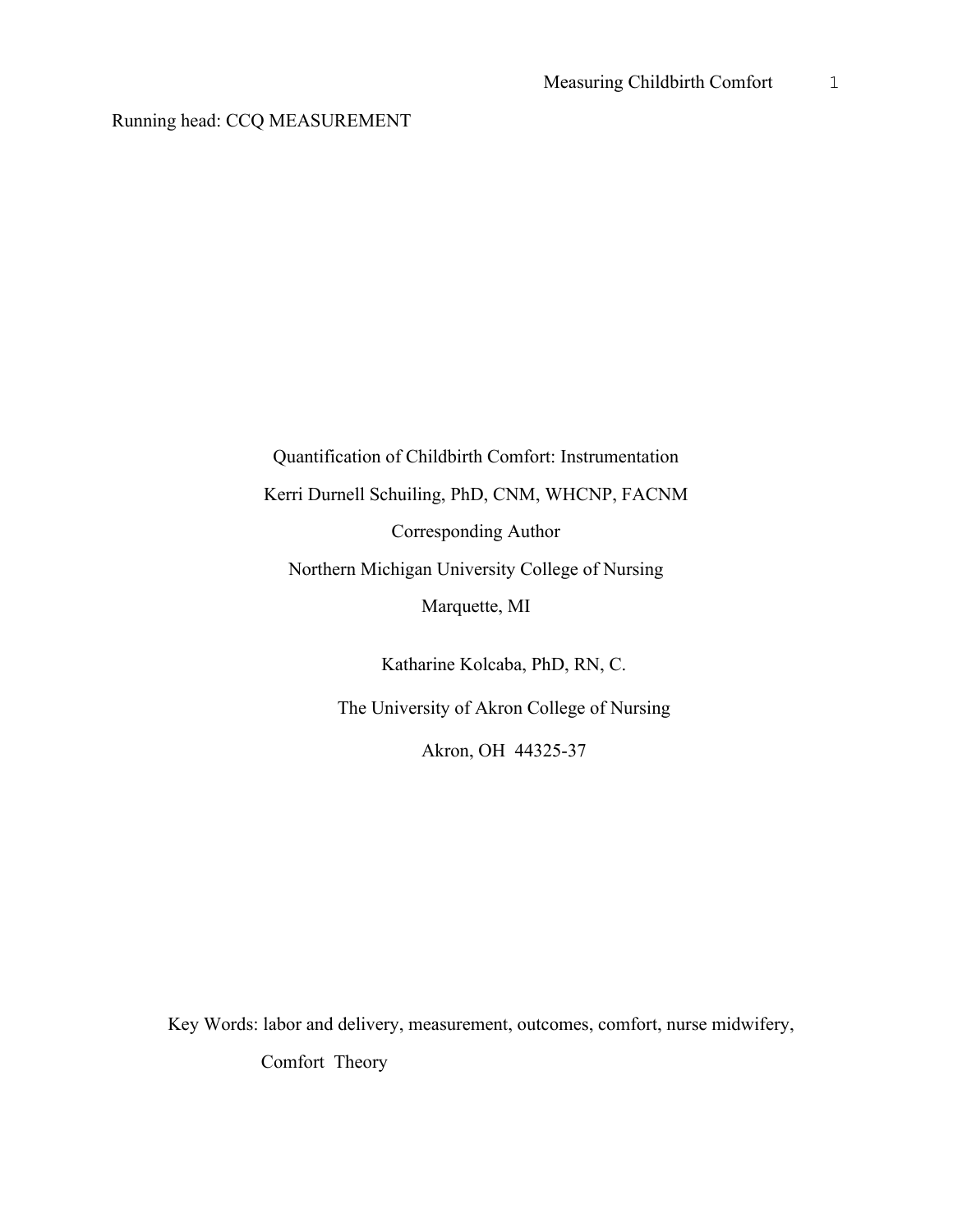#### Quantification of Childbirth Comfort: Instrumentation

A theory of holistic comfort was first promulgated by Katharine Kolcaba, PhD, RN in an article entitled *The Theory of Holistic Comfort* (Kolcaba, 1994)*.* Because of the contemporary publication date, it would seem that the idea of considering patient comfort was either relatively new or had been relegated to invisible status due to the lack of explicit documentation or inclusion in hospital policies. This invisible status was unfortunate and sometimes misleading, however, because comfort as a concept has long been included as a goal of nursing and midwifery care and is described by patients as a fundamental priority*.* The midwifery model of care includes providing comfort and encouraging women to use self-identified comfort measures. Midwifery interventions that are comfort-promoting support a laboring woman's ability to be an active participant in her birth, and to be connected to her body, her emotions, and the experience (Schuiling & Sampselle, 1999). The significance of comfort in labor is arguably foundational in midwifery practice. Until recently, there were no instruments available to measure comfort. The lack of instrumentation made assessing patient comfort outcomes difficult at best. This paper describes the development of an instrument that enables quantification of a women's level of comfort during childbirth. The Childbirth Comfort Questionnaire (CCQ) is based on and tested in accordance with Kolcaba's theory of holistic comfort.

### *Kolcaba's Definition of Holistic Comfort*

Kolcaba defines holistic comfort as 'as the immediate experience of being strengthened through having the needs for relief (the experience of having met immediate needs for comfort), ease (a state of calm or contentment), and transcendence (a state in which one rises above problems or pain) met in four contexts of experience; physical, psychospiritual, sociocultural, and environmental (Kolcaba, 2003). Comfort, as conceptualized by Kolcaba, is a "holistic outcome that accounts for whole person responses" Kolcaba (1994, p. 1178). Childbirth is a (usually) normal event that requires whole person responses. Comfort during childbirth is considered by many women a priority.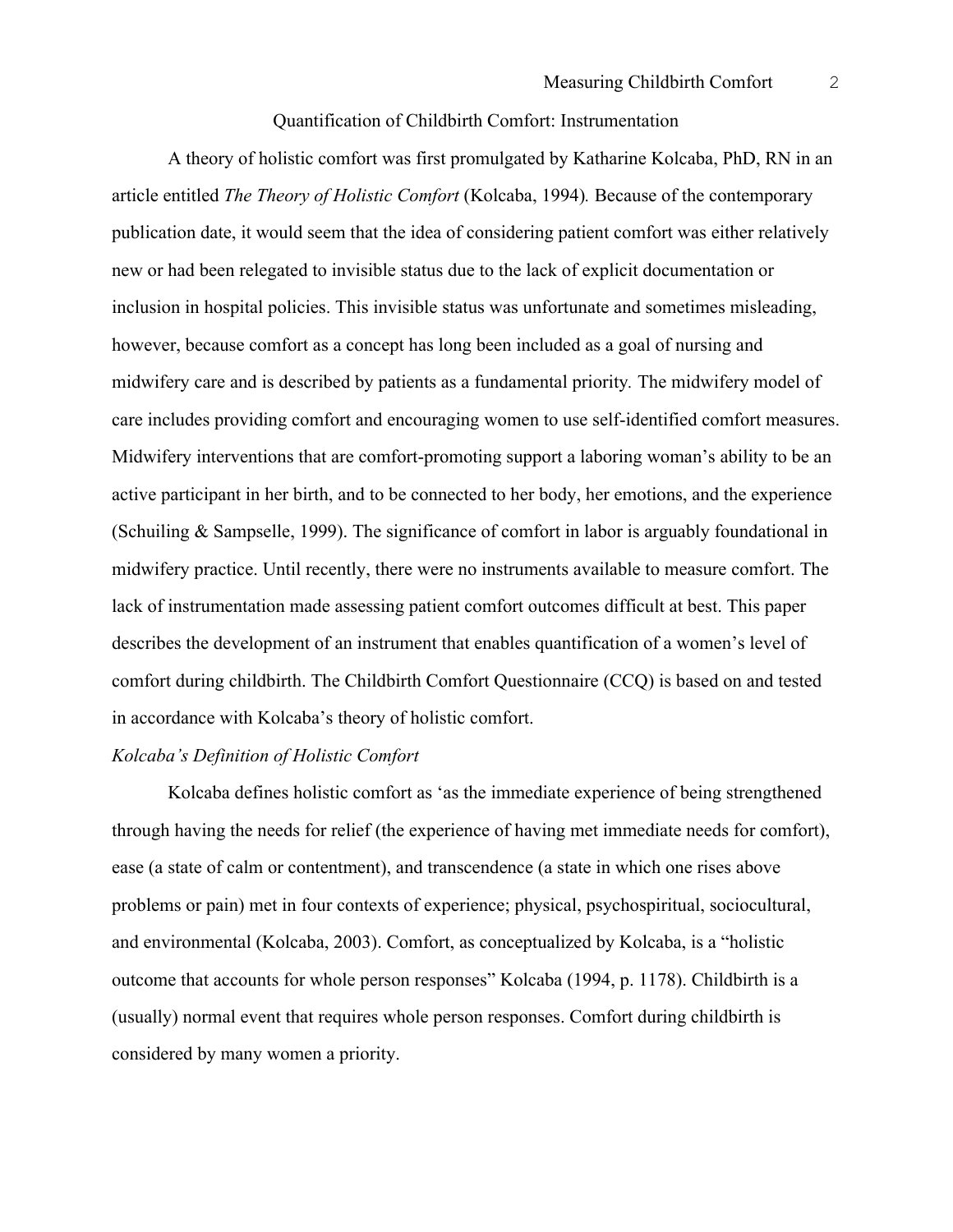Kolcaba's Theory of Comfort (1994) directs nurses to assess comfort needs of patients, design holistic interventions to meet those needs, and measure the effectiveness of interventions to enhance comfort compared to a pre-intervention baseline. For labor and delivery, holistic interventions would include but not be limited to…

### *Measuring Holistic Comfort: The General Comfort Questionnaire*

The General Comfort Questionnaire (GCQ), developed by Katharine Kolcaba, PhD, RN, is a 48-item Likert scaled questionnaire with responses ranging from strongly disagree to strongly agree (ranges 1-6). There are equal numbers of positive and negative response items to reduce response bias. The instrument is scored by reverse coding the negative items and then summing scores. Higher scores indicate higher levels of comfort. The Cronbach's alpha for the instrument is 0.90. Correlations between the subscales (relief, ease and transcendence) range from 0.57 to 0.65 which suggests the subscales are related but not redundant.

Kolcaba measured holistic comfort within several patient populations adapting her General Comfort Questionnaire with items designed according to a comfort taxonomic grid (Figure 1). Items on the questionnaire represent the juxtaposition of a specific context and sense of comfort, for example, a question such as "I have enough privacy' represents the sociocultural sense of comfort within the context of ease.

|                      | <b>Relief</b> | Ease | Transcendence |
|----------------------|---------------|------|---------------|
| <b>Physical</b>      |               |      |               |
| Psychospiritual      |               |      |               |
| Sociocultural        |               |      |               |
| <b>Environmental</b> |               |      |               |

#### **Figure 1. Comfort Taxonomy**

The previous intervention studies demonstrated that significant increases in comfort over three time periods could be obtained: (a) guided imagery for women with breast cancer going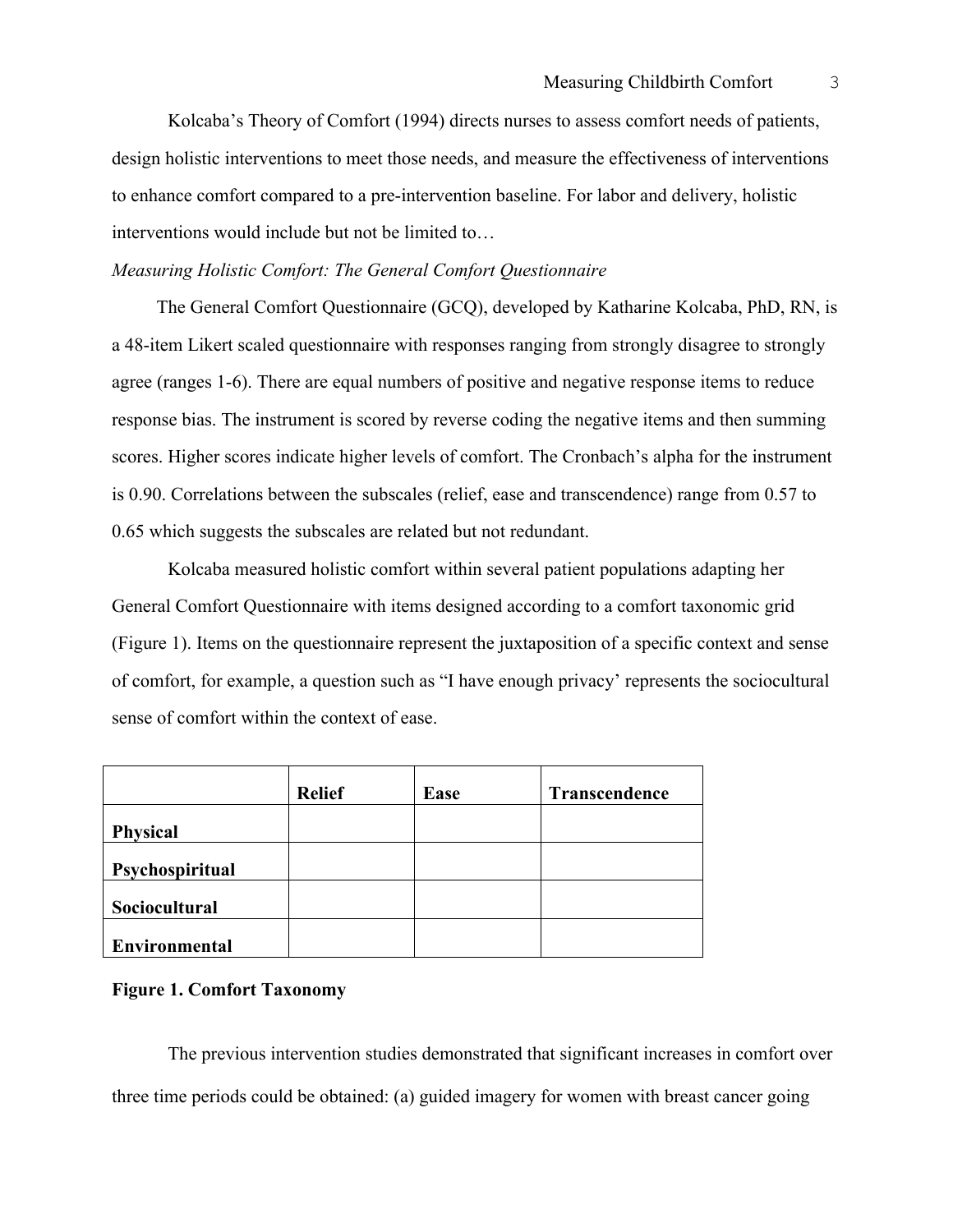Measuring Childbirth Comfort 4

through radiation treatments (Kolcaba & Fox, 1999), (b) cognitive strategies with communitydwelling persons with moderate incontinence (Dowd, Kolcaba, & Steiner, 2001), and (c) hand massage with hospice patients(Kolcaba, Steiner, Dowd, & Mitzel, 2004). The following indicators for internal consistency reliability for each instrument were reported: (a) for the Radiation Therapy Comfort Questionnaire (RTCQ), Cronbach's alpha of .76, n=53 (Kolcaba & Fox); (b) Urinary Incontinence and Frequency Comfort Questionnaire (UIFCQ), Cronbach's alpha of .82, n=40 (Dowd, Kolcaba, & Steiner); and (c) End of Life Comfort Questionnaire (EOL Comfort), Cronbach's alpha averaged over three time points was .65 with decreasing alphas on each successive data collection point . These declines corresponded to the patients' progressively declining cognitive status (Kolcaba, Steiner, Dowd, & Mitzel). The consistently high reliability scores of previous adapted comfort instruments give evidence that of the development of the GCQ was based on a rigorous theoretical process, and gives confidence that future adapted instruments will perform equally well. On the other hand, the adapted instruments were not subjected to factor analysis because of their small sample size and further testing is required to increase generalizability.

### *Measuring Childbirth Comfort: The Childbirth Comfort Questionnaire*

The Childbirth Comfort Questionnaire (CCQ) is adapted from the GCQ according to directions from Katharine Kolcaba, PhD, RN which are available on her website: http://wwwTheComfortLine.com The CCQ is a 14-item instrument designed to assess the level of comfort a birthing woman is experiencing. Respondents indicate their level of agreement or disagreement with situational statements using a 5-point Likert scale anchored by "strongly disagree" to "strongly agree". The statements address comfort needs of laboring women and, like the GCQ, are state-specific, meaning women respond to how they are feeling at that particular moment.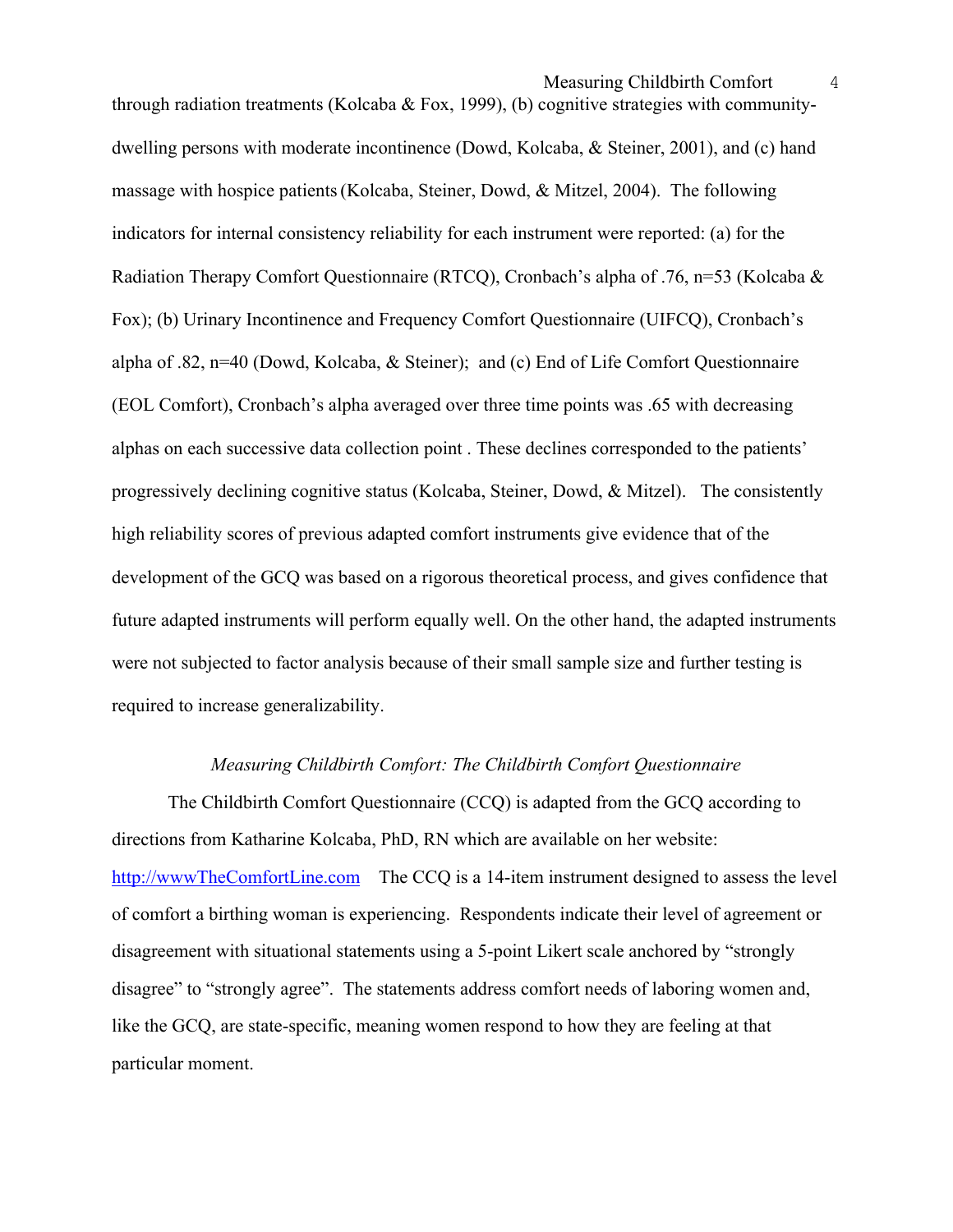The CCQ uses the same taxonomic structure as the GCQ; thus, each cell reflects synthesis of the two dimensions of meaning where they intersect because all aspects are interdependent; a change in one produces a change in others (Kolcaba, 1992). The instrument is intended to holistically measure comfort during childbirth. All cells of the comfort taxonomic grid are represented by an item in order to assure that all of the content domains of childbirth comfort are addressed (Kolcaba, 1991). More items for the CCQ occur in the transcendence cell because it is theorized that comfort during labor may occur more often in this content domain.

Development of the CCQ began with identification of items on the GCQ that are relevant to the sense and context of comfort during childbirth. This enabled recognition of items relevant to childbirth that either needed revision from their current GCQ form or that had to be developed. For example, after relevant items were identified from the GCQ, it was noted that there was no item on the GCQ addressing childbirth comfort within the context of transcendence (sense)/physical (context) so the item 'The pain of the contractions motivates me to be strong' was added to the CCQ. Items requiring revision and newly developed items were derived from clinical experience of the author, literature review, interviews with women who had experienced labor and birth, and interviews with nurse-midwives. An equal number of positive and negative items were generated to keep response bias to a minimum.

Like the GCQ, scoring the CCQ is accomplished by summing the responses once reverse coding is completed for the negatively worded items. Scores can potentially range from 14-70 (provided all questions are answered); higher scores indicate higher comfort. Scores for each subscale may be documented in order to assess in which content domain participants experience the highest level of comfort e.g., relief (sense)/physical (context). Face validity for the CCQ was initially established by having the instrument reviewed by 10 expert nurse-midwives, 10 obstetrician/gynecologists and 10 women who had experienced labor and a vaginal birth.

The CCQ is administered between contractions and assesses the level of comfort the woman is experiencing at the time the questions are asked. In this study, the CCQ was administered twice during labor: latent phase  $(T_1)$  and active phase  $(T_2)$ . Data collectors were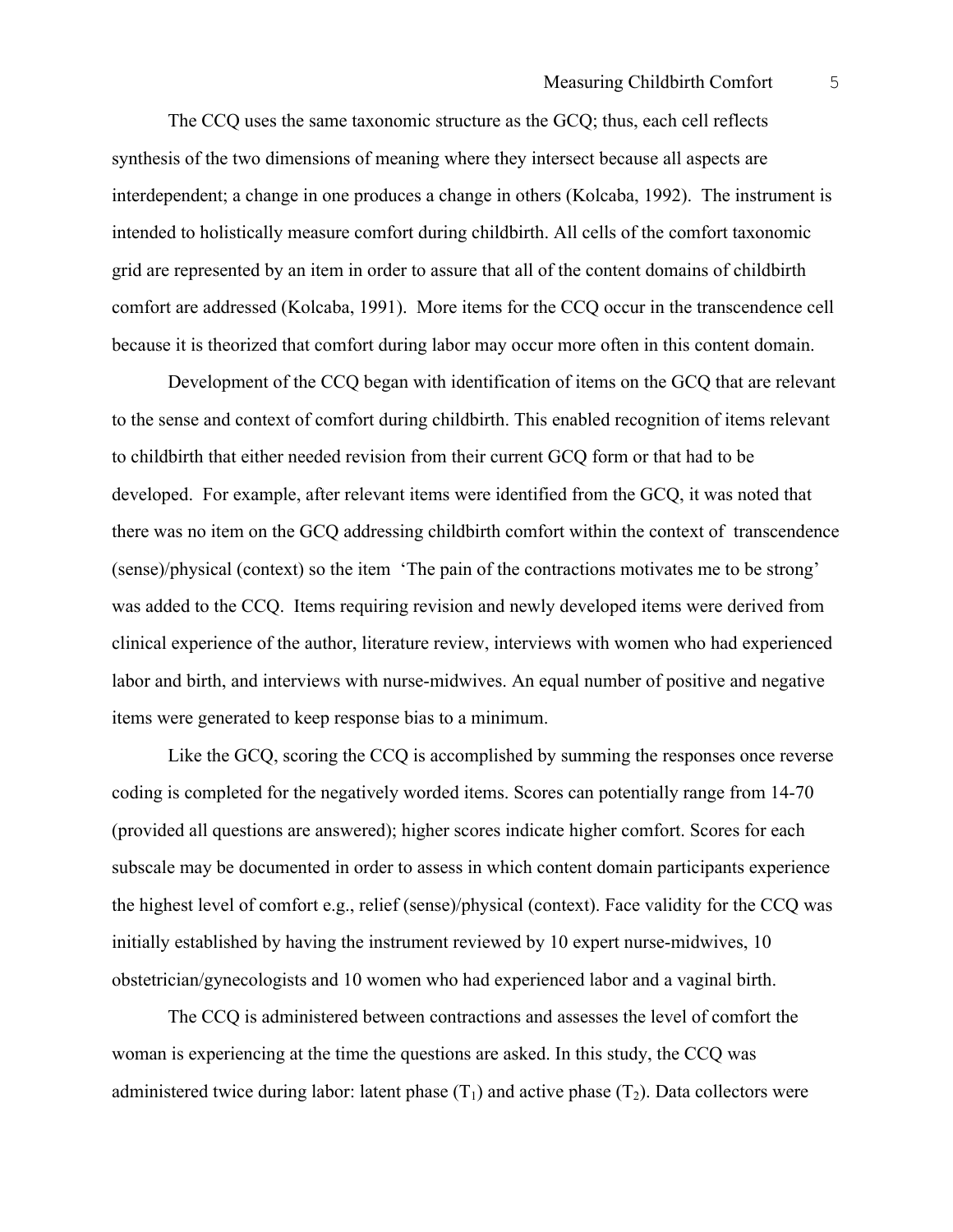midwives or nurses who were experienced in working with laboring women and who had received training in instrument administration.

### *Piloting the Childbirth Comfort Questionnaire*

The instrument was piloted with 25 sets of data related to a childbirth comfort and pain study in a population of primiparous normally laboring women. Adequacy of the sample size for statistical analysis was assessed and the internal consistency of the CCQ was examined using a Cronbach's alpha. Cronbach's alpha is based on the strength of the inter-correlations of all items in the instrument as well as the number of items used. It assesses the items for homogeneity to assure the scale is measuring one construct (Devillis, 1991; Polit, Beck & Hungler, 2001). An alpha of 0.70 is considered acceptable for newly developed instruments (Gillis & Jackson, 2002). Cronbach's alpha was used to assess internal consistency reliability primarily because this is the same measure used to assess the internal consistency of the GCQ.

# *Psychometric Properties of the Childbirth Comfort Questionnaire*

The Cronbach's alpha for the CCQ during the pilot phase was 0.71. Based on this finding it was determined that the CCQ was internally consistent and could be used to measure comfort during childbirth. Data collection continued until 64 data sets were obtained. The Cronbach's alpha was repeated twice during the study to assure it remained within acceptable parameters. The final Cronbach's alpha remained 0.71. Although overall the CCQ's internal reliability is acceptable for a new instrument, continued assessment of its validity and reliability for future use is warranted.

### *Discussion*

The CCQ is a new instrument developed to assess a woman's comfort during childbirth. The psychometric properties suggest the instrument has adequate internal consistency reliability, however further testing of the instrument within larger and more diverse populations is necessary. A small number of women  $(n = 10)$  were debriefed at the completion of the study and their qualitative data suggest the instrument was indeed measuring comfort. However, construct validity of the instrument has yet to be determined. Construct validity is accomplished by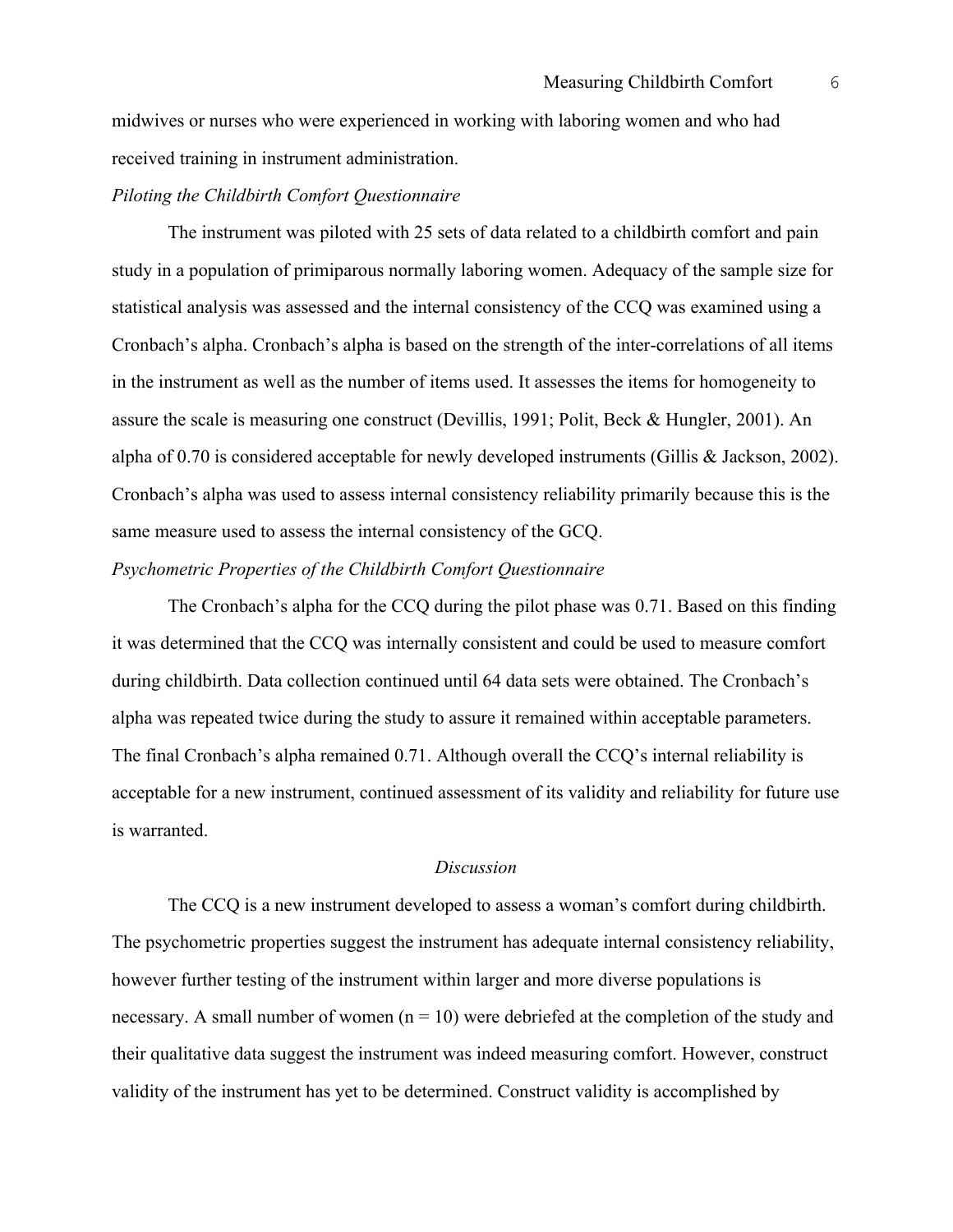confirmatory factor analysis which requires a larger sample size, therefore refinement and revision of the instrument is ongoing.

The ability to quantify comfort during labor however, suggests that pain and comfort are not binary opposites, and that relieving pain does not necessarily raise a woman's level of comfort. The ability to measure comfort does not negate the necessity to assess pain, but provides an added piece of vital assessment information. Relieving pain and providing comfort is important to laboring women. The measurement of pain and comfort suggests that women who experience comfort are those women who use complementary methods such as one-to-one support, massage and freedom of movement. Refinement of the CCQ will enable development of evidence based guidelines for comfort care during childbirth.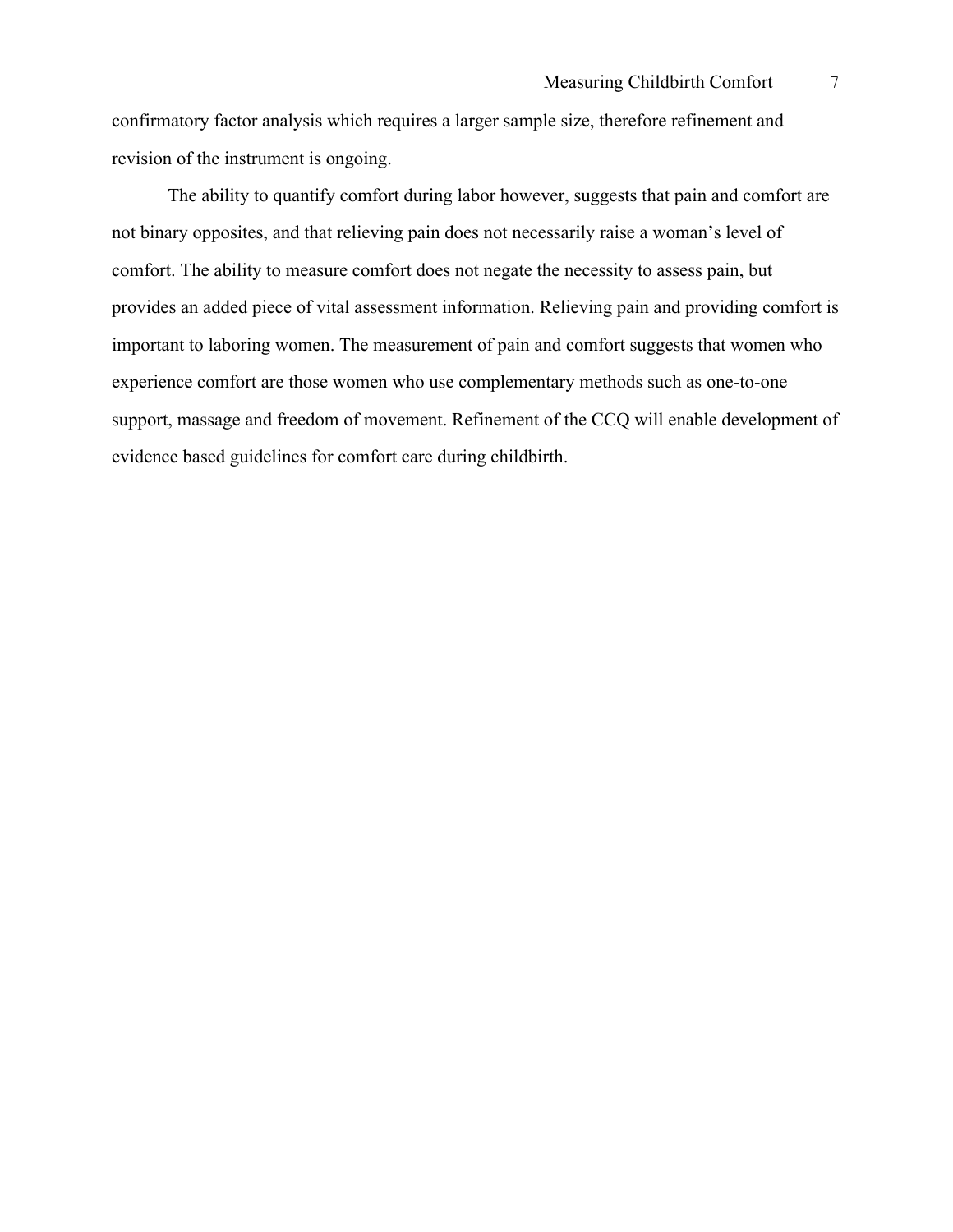#### References

Devellis, R. (1991). *Scale development.* London: Sage Publications.

- Dowd T, Kolcaba K, Steiner R. Cognitive strategies to enhance comfort and decrease episodes of urinary incontinence. *Holistic Nurs Pract.* 2000;14:91-102.
- Kolcaba, K. (1991). A taxonomic structure for the concept of comfort. *Image: Journal of Nursing Scholarship, 23,* 237-240.
- Kolcaba, K. (1992). Holistic comfort: Operationalizing the construct as a nurse-sensitive outcome. *Advances in Nursing Science, 15,* 1-10.
- Kolcaba, K. (1994). A theory of holistic comfort for nursing. *Journal of Advanced Nursing, 19,* 1178-1184.

Kolcaba, K. (2003). *Comfort theory and practice.* New York: Springer Publishing Co.

- Kolcaba K, & Fox C. (1999). The effects of guided imagery on comfort of women with earlystage breast cancer going through radiation therapy. *Oncol Nurs Forum.* 1999;26:67-71.
- Kolcaba K, Dowd T, Steiner R, Mitzel (2004). A. Efficacy of hand massage for enhancing comfort of Hospice Patients. *J Hospice and Palliative Care.* 2004;6:91-101.
- Polit, D., Beck, C., & Hungler, B. (2001). *Essentials of nursing research: methods, appraisal and utilization* (5th ed.). Philadelphis: Lippincott.
- Schuiling, K. D., & Sampselle, C. (1999). Comfort in labor and midwifery art. *Image: Journal of Nursing Scholarship, 31,* 77-81.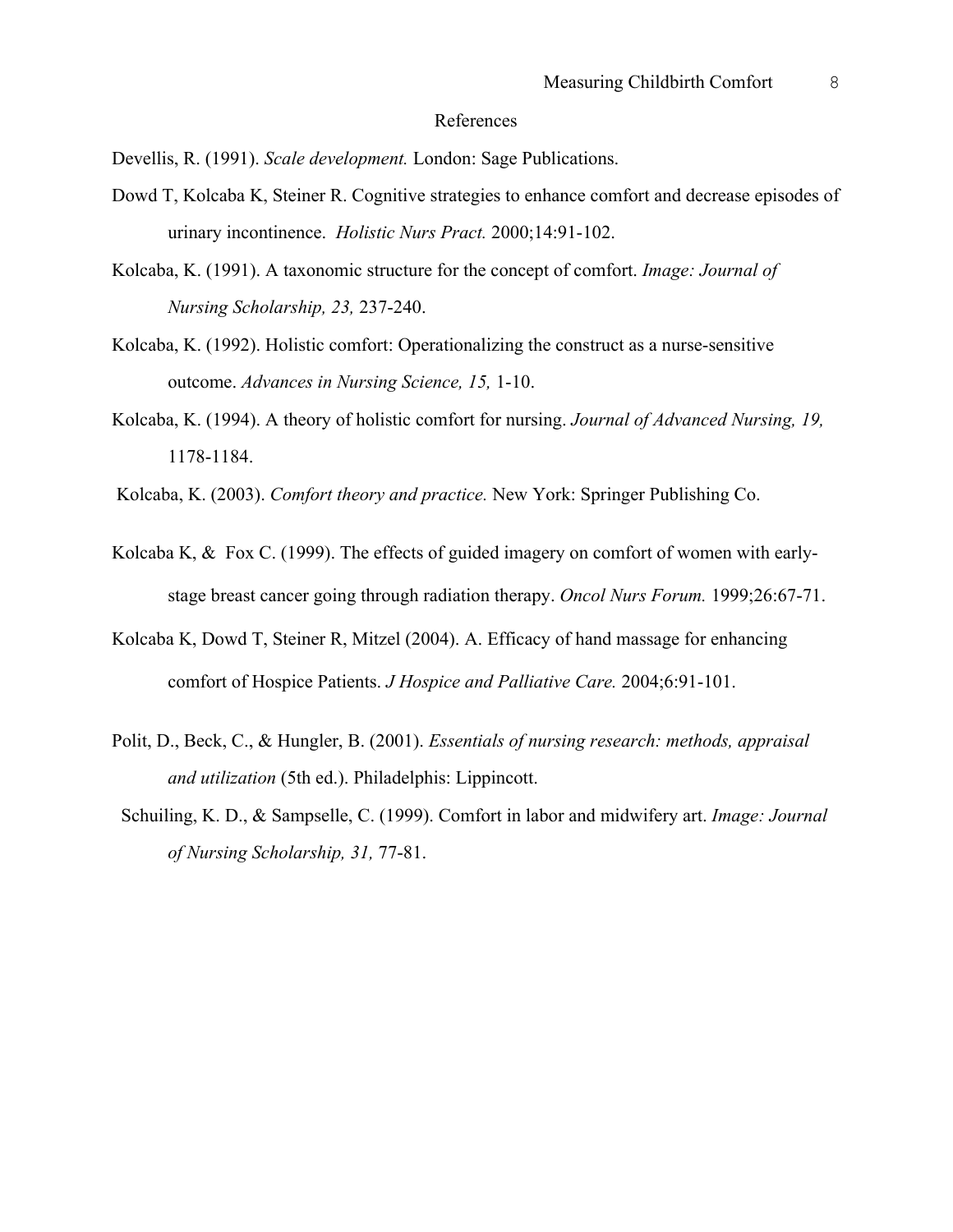# Appendix A

# Childbirth Comfort Questionnaire

Thank-you VERY MUCH for helping in this study about the feelings women experience during labor. I am going to ask you to rate how you feel about 14 statements. Please rate each statement from 1 to 5 with "1" meaning you 'strongly disagree' and "5" meaning you 'strongly agree' at this moment.

I would not include directions to data collectors on the instrument

| 1. I have enough privacy.                                         | strongly disagree<br>12345 | strongly agree |
|-------------------------------------------------------------------|----------------------------|----------------|
| 2. My pain is difficult to endure.                                | 12345                      |                |
| 3. I feel empowered by those around me.                           | 12345                      |                |
| 4. I don't think I can do this without the help of others.        | 12345                      |                |
| 5. I am working well with my body.                                | 12345                      |                |
| This chair (bed) makes me hurt.*<br>6.                            | 12345                      |                |
| 7. I can rise above my pain because it helps me birth<br>my baby. | 12345                      |                |
| 8. I feel confident I can birth my baby.                          | 12345                      |                |
| 9. This room makes me feel weak and helpless.                     | 12345                      |                |
| 10. The pain of the contractions motivates me to be strong.       | 12345                      |                |
| 11. This is a safe place to be.                                   | 12345                      |                |
| 12. I feel like giving up.                                        | 12345                      |                |
| 13. I worry I will lose control.                                  | 12345                      |                |
| 14. I need to feel better informed about my progress.             | 12345                      |                |

# © 2002 by Kerri Durnell Schuiling, PhD, CNM, FACNM

Note: The Childbirth Comfort Questionnaire (CCQ) was developed and tested in 2002-2003. Face validity was accomplished by a panel of experts: midwives, obstetricians, labor and delivery nurses and women who had given birth. The instrument has a 0.71 Cronbach's (sample size  $n = 64$ ). The instrument is administered twice during labor: latent & active phase. To score, reverse code the negative responses and total the sum. Higher totals mean higher comfort. This instrument was used in a population of primiparous women who gave birth in the United States. Further testing of the instrument is ongoing. For comments or questions please contact: (kschuili@nmu.edu) or 906-227-2834 or via mail: